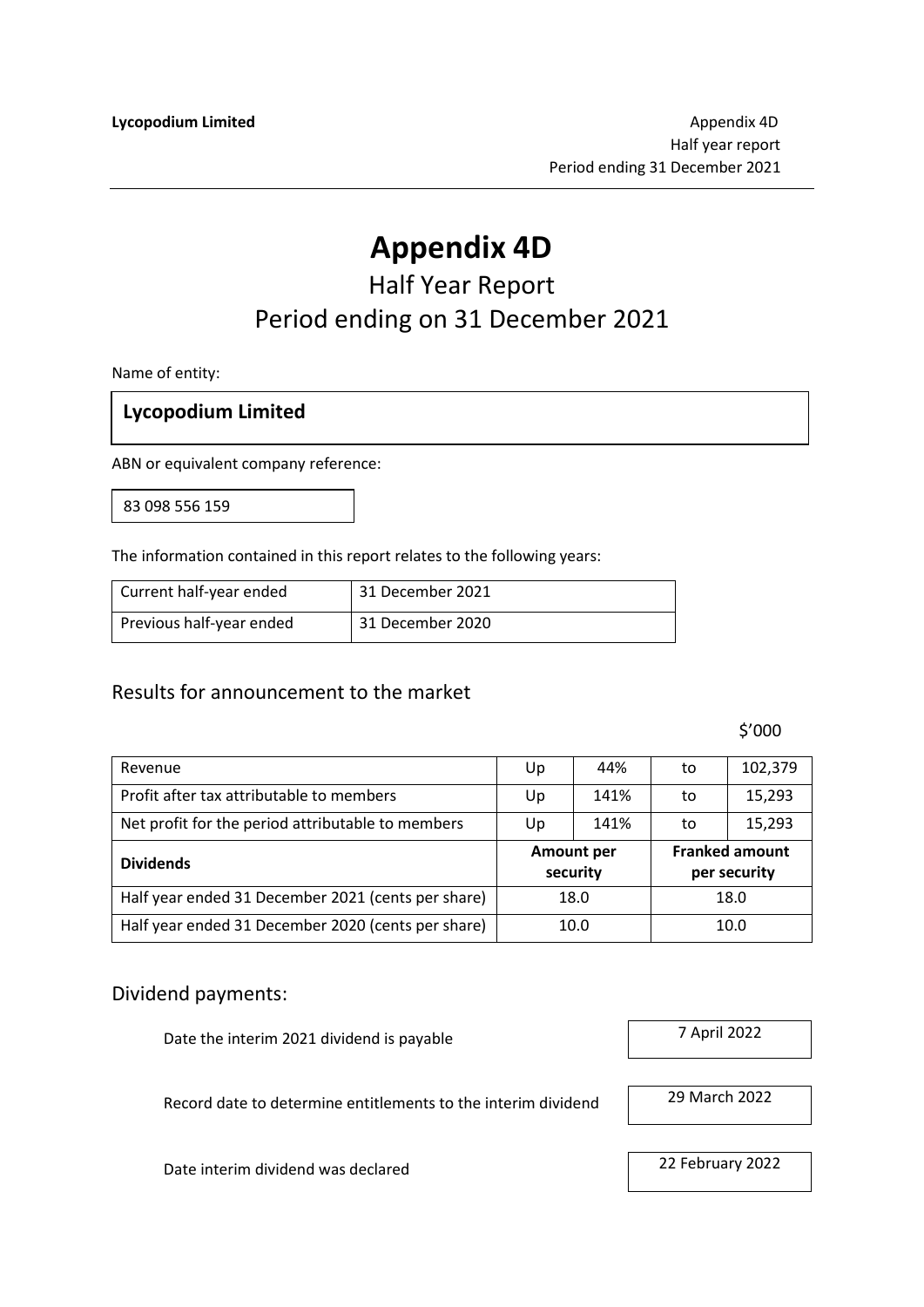## Total dividend per security (interim)

|                     | <b>Current half year</b> | <b>Previous half year</b> |
|---------------------|--------------------------|---------------------------|
| Ordinary securities | 18.0                     | 10.0                      |
| (Cents per share)   |                          |                           |

#### Total interim dividend to be paid on all securities

|                              | <b>Current half year</b> | <b>Previous half year</b> |
|------------------------------|--------------------------|---------------------------|
| Ordinary securities (\$'000) | 7.153                    | 3.974                     |
| <b>TOTAL</b>                 | 7.153                    | 3.974                     |

#### Net tangible assets

|                         | <b>Current half year</b> | <b>Previous half year</b> |
|-------------------------|--------------------------|---------------------------|
| Net tangible assets per |                          |                           |
| ordinary security       | 222.3                    | 152.7                     |
| (cents per share)       |                          |                           |

#### Earnings per share

|                                                 | <b>Current half year</b> | <b>Previous half year</b> |
|-------------------------------------------------|--------------------------|---------------------------|
| Basic earnings per share<br>(cents per share)   | 38.4                     | 15.4                      |
| Diluted earnings per share<br>(cents per share) | 38.1                     | 15.3                      |

## Control gained over entities having material effect

No control over any material entities was gained during the half year ended 31 December 2021

## Loss of control of entities having a material effect

No control over any material entities was lost during the half year ended 31 December 2021